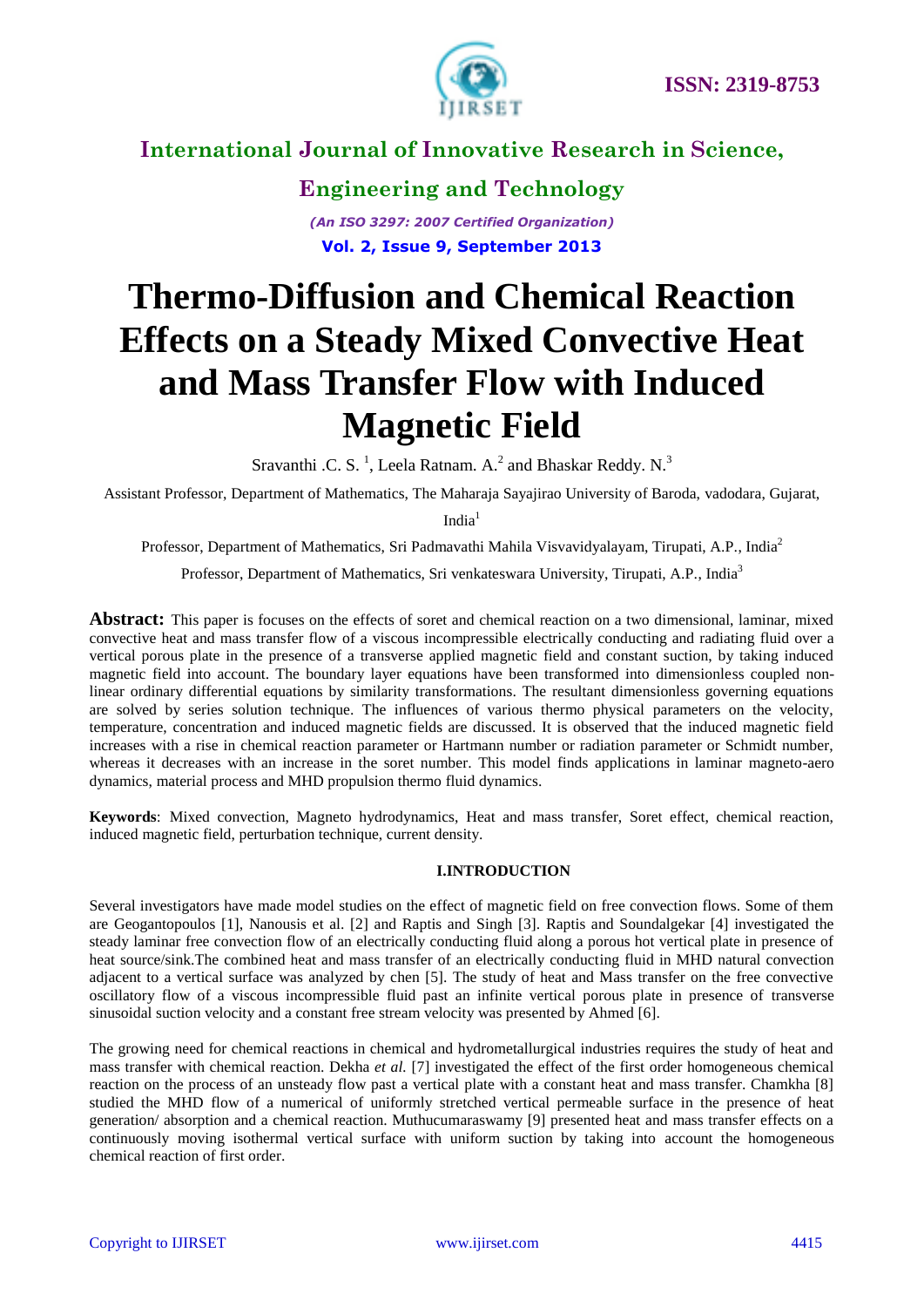



### **Engineering and Technology**

*(An ISO 3297: 2007 Certified Organization)*

### **Vol. 2, Issue 9, September 2013**

In view of the importance of this diffusion – thermo effect, similarity equations of the momentum energy and concentration equations are derived by introducing a time dependent length scale. Seddeek [10] has considered the influence of variable viscosity on mixed free-forced convective flow and mass transfer over an accelerating surface in the presence of Soret, Dufour and heat source effects. Combined chemical reaction and Soret/Dufour effects on free convection heat and mass transfer in Darcian porous media were studied also very recently by Postelnicu [11].

In all the above mentioned studies, the magnetic Reynolds number is assumed to be very small, therefore the induced magnetic field is neglected. To accurately predict the flow behavior, such effect must be considered for larger values of magnetic Reynolds number. Sahin Ahmed [12], investigated the influence of thermal radiation and magnetic prandtl number on the stady MHD heat and mass transfer by mixed convective flow of a gray gas, taking into account the induced magnetic field. A numerical study of the natural convection heat and mass transfer about a vertical surface embedded in a saturated porous medium under the influence of a magnetic field has been done by Postelnicu [13], taking into account the diffusion-thermo and thermal-diffusion effects.

However, the simultaneous effects of Soret and chemical reaction in the presence of induced magnetic field have not been studied. Hence an attempt is made to analyse the effect of Soret and chemical reaction on a MHD steady mixed convective heat and mass transfer flow over a semi-infinite vertical porous plate taking into account the induced magnetic field. The governing equations are solved employing a regular perturbation technique.

#### **II. MATHEMATICAL ANALYSIS**

A two-dimensional mixed convective heat and mass transfer flow of a viscous, incompressible, electrically conducting fluid past a continuously moving semi-infinite vertical porous plate under the influence of a transversely applied magnetic field is considered. It is assumed that:

- 1) The fluid considered is an optically thin gray gas.
- 2) All the fluid properties except the density in the buoyancy force term are constant.
- 3) The Eckert number, Ec is small.
- 4) The magnetic Reynolds number of the flow is not taken to be small enough so that the induced magnetic field is not negligible.
- 5) The wall is maintained at constant temperature  $\overline{T_w}$  and concentration  $\overline{C_w}$  higher than the ambient temperature  $\overline{T_{\infty}}$  and concentration  $\overline{C_{\infty}}$  respectively.
- 6) The suction velocity is taken to be  $\bar{v} = -v_0$ .

Following the Cartesian coordinate system, the flow is assumed to be in the  $\bar{X}$ -direction, which is taken along the vertical plate in the upward direction, where  $\bar{Y}$ -direction normal to the plate. Since the plate is infinite in length in  $\bar{X}$ direction, therefore, all the physical quantities except possibly the pressure are assumed to be independent of  $\bar{X}$ . Let  $\bar{q}$  =  $(\overline{U}(y), \overline{V}, 0)$  be the fluid velocity and  $\overline{H} = (\overline{H_x}(y), \overline{H_y}, 0)$  be the magnetic induction vector at a point  $(\overline{X}, \overline{Y}, \overline{Z})$  in the fluid. The schematic diagram of the flow configuration and coordinate system of the problem are shown in Fig. 1

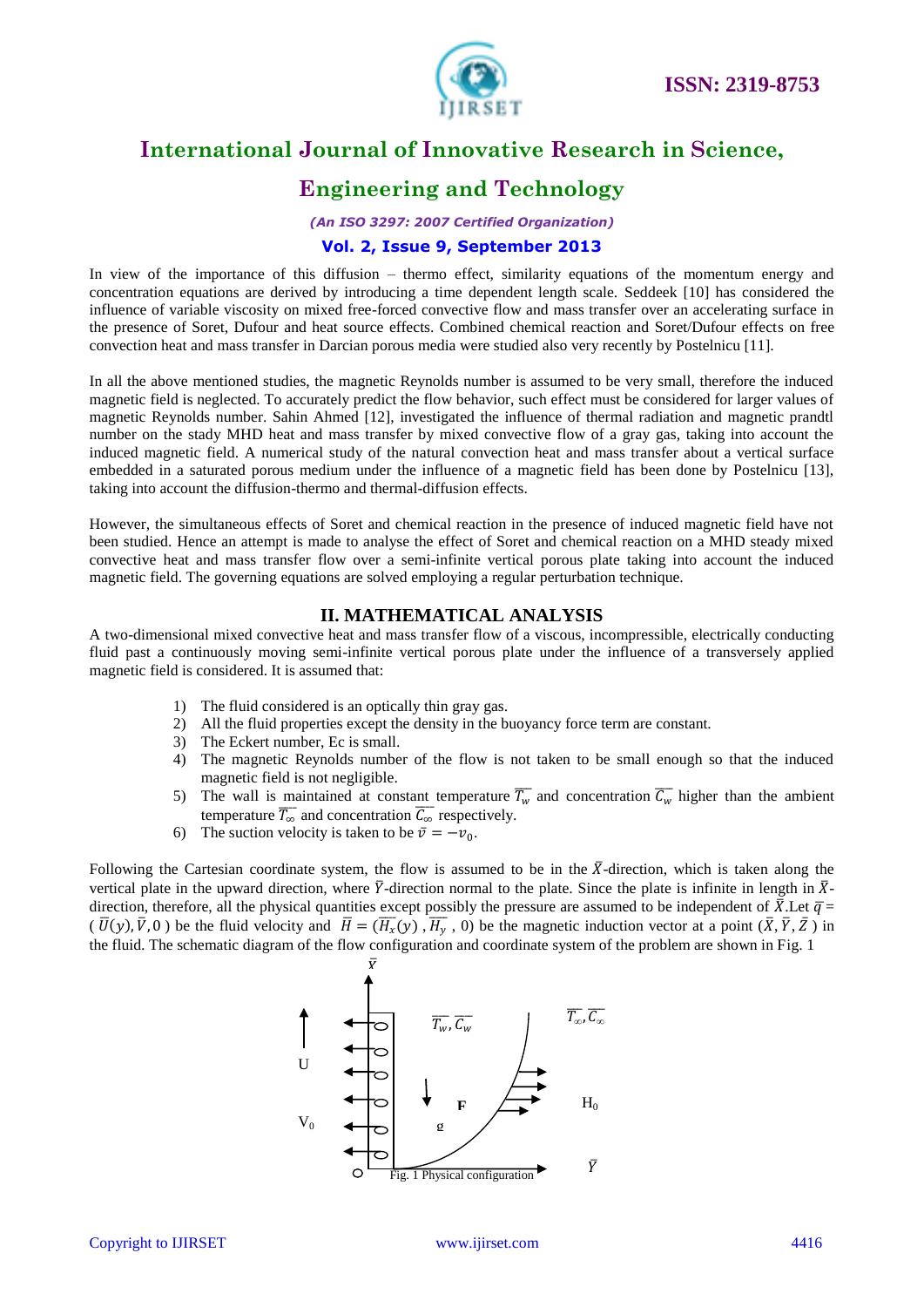

### **Engineering and Technology**

*(An ISO 3297: 2007 Certified Organization)*

### **Vol. 2, Issue 9, September 2013**

Within the frame of such assumptions and under the Oberbeck- Boussinesq"s approximation and in consistency with boundary layer theory, the governing equations relevant to the problem are

$$
\frac{\partial \bar{v}}{\partial \bar{y}} = 0 \tag{1}
$$

$$
-v_0 \frac{\partial \bar{u}}{\partial \bar{y}} = g\beta(\bar{T} - \overline{T_{\infty}}) + g\bar{\beta}(\bar{c} - \overline{c_{\infty}}) + v \frac{\partial^2 \bar{u}}{\partial \bar{y}^2} + \frac{\mu_0 \mu_0}{\rho} \frac{\partial \overline{H_x}}{\partial \bar{y}}
$$
(2)

$$
-v_0 \frac{\partial \bar{T}}{\partial \bar{y}} = \frac{\kappa}{\rho c_p} \frac{\partial^2 \bar{T}}{\partial \bar{y}^2} - \frac{1}{\rho c_p} \frac{\partial q_r}{\partial \bar{y}}
$$
(3)

$$
-v_0 \frac{\partial \overline{H_x}}{\partial \overline{y}} = \frac{1}{\sigma \mu_0} \frac{\partial^2 \overline{H_x}}{\partial \overline{y}^2} + H_0 \frac{\partial \overline{u}}{\partial \overline{y}}
$$
(4)

$$
-v_0 \frac{\partial \bar{c}}{\partial \bar{y}} = D \frac{\partial^2 \bar{c}}{\partial \bar{y}^2} - \bar{k} (\bar{c} - \bar{c}_{\infty}) + D_T \frac{\partial^2 \bar{T}}{\partial \bar{y}^2}
$$
(5)

The relevant boundary conditions are

$$
\overline{u}=0,\overline{T}=\overline{T_w},\overline{H_x}=0,\overline{C}=\overline{C_w} \qquad \text{at} \qquad \overline{y}=0
$$
  

$$
\overline{u} \to U_0, \overline{T} \to \overline{T_{\infty}}, \overline{H_x} \to 0, \overline{C} \to \overline{C_{\infty}} \quad \text{as} \qquad \overline{y} \to \infty
$$
 (6)

where g is the acceleration due to gravity,  $\beta$  is the coefficient of thermal expansion,  $\bar{\beta}$  is the concentration expansion coefficient,  $v$  is the kinematic viscosity of the fluid,  $\mu_0$  is the magnetic permeability,  $H_0$  is the applied constant magnetic field,  $H_x$  is induced magnetic field,  $\rho$  is the density of the fluid,  $\sigma$  is the electrical conductivity,  $\kappa$  is thermal conductivity, D is the chemical molecular diffusivity,  $c_p$  is the specific heat capacity of the fluid at constant pressure and  $\overline{k}$  is chemical reaction parameter.

The non-dimensional quantities are

$$
y = \frac{v_0 \bar{y}}{v}, u = \frac{\bar{u}}{v_0}, \theta = \frac{\bar{T} - \bar{T_{\infty}}}{\bar{T_w} - \bar{T_{\infty}}}, \phi = \frac{\bar{c} - \bar{c_{\infty}}}{\bar{c_w} - \bar{c_{\infty}}}, Sc = \frac{v}{D}, Pr = \frac{\rho v c_p}{\kappa}, Gr = \frac{v g \beta (\bar{T_w} - \bar{T_{\infty}})}{v_0 v_0^2}, Gm = \frac{v g \bar{\beta} (\bar{c_w} - \bar{c_{\infty}})}{v_0 v_0^2},
$$
  

$$
Pr_m = \sigma v \mu_0, M = \sqrt{\frac{\mu_0}{\rho} \frac{H_0}{v_0}}, H = \sqrt{\frac{\mu_0}{\rho} \frac{H_x}{v_0}}, R = \frac{64 a v \bar{\sigma} \bar{T_{\infty}^3}}{\rho v_0^2 c_p}, K = \frac{\bar{K} v}{v_0^2}, S_0 = \frac{D_T(\bar{T_w} - \bar{T_{\infty}})}{v(\bar{c_w} - \bar{c_{\infty}})}
$$
(7)

For the case of an optically thin gray gas, the local radiation absorption is expressed as

$$
\frac{\partial q_r}{\partial \bar{y}} = -4a\bar{\sigma}(\bar{T}_{\infty}^4 - \bar{T}^4) \tag{8}
$$

where 'a' is the mean absorption coefficient and  $\bar{\sigma}$  is the Stefan-Boltzmann constant. It is assumed that the temperature differences within the flow are sufficiently small such that  $T^4$  may be expressed as linear function of the temperature  $\bar{T}$ .This is accomplished by expanding  $\bar{T}^4$  in Taylor series about  $\bar{T}_\infty$  and neglecting higher order terms, thus

$$
\overline{T}^4 \cong 4\overline{T}_{\infty}^3 \overline{T} - 3\overline{T}^4 \tag{9}
$$

Using the transformations (6) and with the help of  $(7)$ , $(8)$  the non-dimensional forms of  $(1)$ - $(4)$  are

$$
\frac{d^2u}{dy^2} + \frac{du}{dy} + M\frac{dH}{dy} + \theta Gr + \phi Gm = 0
$$
\n(10)

Copyright to IJIRSET [www.ijirset.com](http://www.ijirset.com/) 4417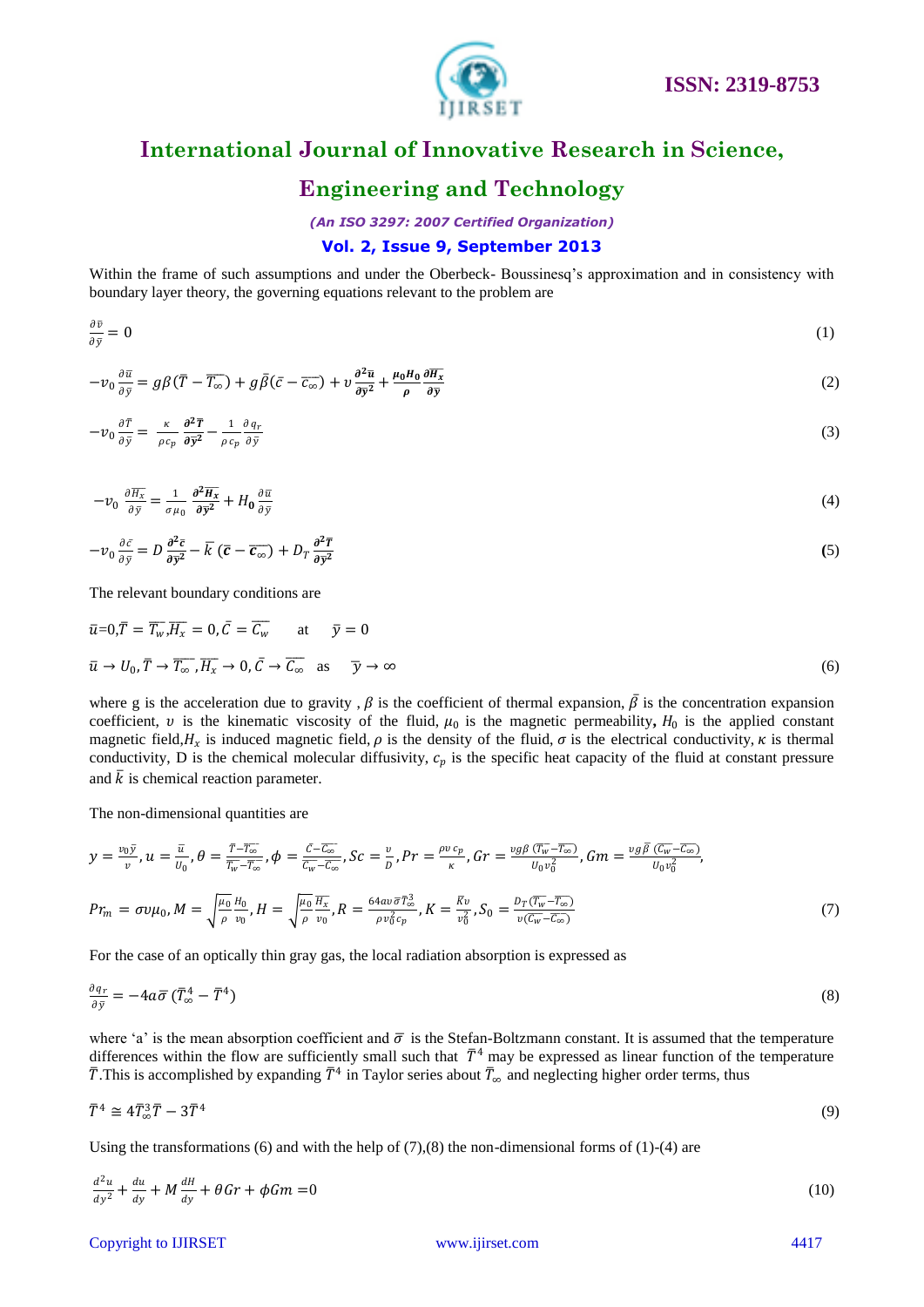

### **Engineering and Technology**

*(An ISO 3297: 2007 Certified Organization)* **Vol. 2, Issue 9, September 2013**

$$
\frac{d^2\theta}{dy^2} + Pr\frac{d\theta}{dy} - \frac{PrR}{4} = 0\tag{11}
$$

$$
\frac{d^2H}{dy^2} + Pr_m \frac{dH}{dy} + Mpr_m \frac{du}{dy} = 0
$$
\n(12)

$$
-\frac{d\phi}{dy} = \frac{1}{Sc}\frac{d^2\phi}{dy^2} - K\phi + S_0 \frac{d^2\theta}{dy^2}
$$
\n(13)

The corresponding boundary conditions are

$$
u = 0, \theta = 1, H = 0, \phi = 1 \quad \text{at} \quad y = 0
$$
  

$$
u \to 1, \theta \to 0, H \to 0, \phi \to 0 \quad \text{as} \quad y \to \infty
$$
 (14)

#### **III. SOLUTION OF THE PROBLEM**

Solving equations (11) and (13) subject to the boundary conditions (14) we get

$$
\theta = e^{-\xi y}, \quad \phi = A_1 e^{-\xi y} + A_2 e^{-\eta y} \tag{15}
$$

Now, in order to solve the coupled equations (10) and (12) under the boundary conditions (14), it is assumed that the solutions of the equations to be of the forms

$$
R(y) = R_0(y) + Ec R_1(y) + O(Ec^2)
$$
\n(16)

which R denotes a general dependent variable u, H and Ec is the Eckert number, which is very small for an incompressible fluid.

Substituting (16) in (10) and (12) and equating the coefficients of the same degree terms and neglecting terms of O  $(Ec<sup>2</sup>)$ , the following ordinary differential equations are obtained.

$$
u_0'' + u_0' + M H_0' + G r \theta + G m \phi = 0 \tag{17}
$$

$$
u_1'' + u_1' + M H_1' = 0 \tag{18}
$$

$$
H_0'' + Mpr_m u_0' + pr_m H_0' = 0
$$
\n(19)

$$
H_1'' + Mpr_m u_1' + pr_m H_1' = 0 \tag{20}
$$

The corresponding boundary conditions are

$$
u_0 = 0, u_1 = 0, H_0 = 0, H_1 = 0 \quad \text{at} \quad y = 0
$$
  

$$
u_0 \to 1, u_1 \to 1, H_0 \to 0, H_1 \to 0 \quad \text{as} \quad y \to \infty
$$
 (21)

Solutions of the velocity and induced magnetic field subject to the boundary conditions (21) are

$$
u(y) = 1 + A_3 e^{-\xi y} + A_4 e^{-\eta y} + A_5 e^{-\lambda y} \tag{22}
$$

$$
H(y) = A_6 e^{-\lambda y} + A_7 e^{-\xi y} + A_8 e^{-\eta y} + A_9 e^{-\eta r_m y}
$$
\n(23)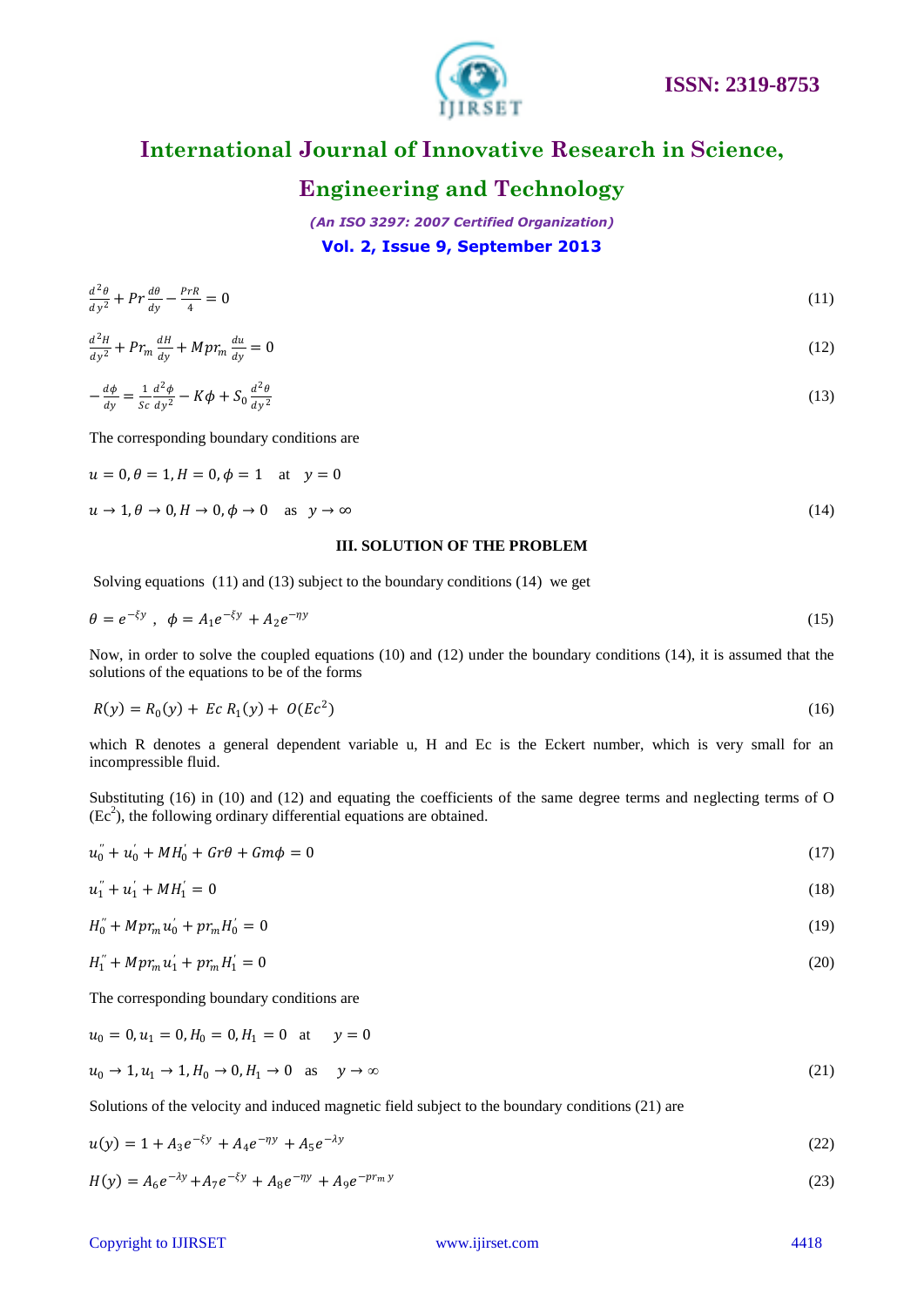

### **Engineering and Technology**

*(An ISO 3297: 2007 Certified Organization)*

### **Vol. 2, Issue 9, September 2013**

The constants are not given here to save space.

The skin-friction, Nusselt numbr and Sherwood number are important physical parameters for this type of boundary layer flow.

Knowing the velocity field, the skin-friction at the plate can be obtained, which in non-dimensional form is given by

$$
\tau = \left(\frac{\partial u}{\partial y}\right)_{y=0} = -(\xi A_3 + \eta A_4 + \lambda A_5) \tag{24}
$$

Knowing the temperature field, the rate of heat transfer coefficient can be obtained, which in non-dimensional form, in terms of the Nusselt number, is given by

$$
Nu = \left(\frac{\partial \theta}{\partial y}\right)_{y=0} = -\xi
$$
\n(25)

Knowing the concentration field, the rate of mass transfer coefficient can be obtained, which in non-dimensional form, in terms of Sherwood number, is given by

$$
sh = \left(\frac{\partial \phi}{\partial y}\right)_{y=0} = -(\xi A_1 + \eta A_2)
$$
\n<sup>(26)</sup>

The non dimensional current density at the plate  $y=0$  is given by

$$
J = \left(\frac{\partial H}{\partial y}\right)_{y=0} = -(\xi A_7 + \eta A_8 + \lambda A_6 + pr_m A_9) \tag{27}
$$

#### **IV. RESULTS AND DISCUSSION**

Final results are composed for the main physical parameters which are presented by means of graphs. The influence of the chemical reaction parameter (k), soret number  $(S_0)$ , Magnetic prandtl number  $(pr_m)$ , radiation parameter (R) on the velocity, temperature, concentration and induced magnetic field profiles can be analyzed from Fig. 2-11.

Fig.2 illustrate the variation in velocity distribution across the boundary layer for various values of the chemical reaction parameter (k). it can be seen that the velocity decreases with the increase of k. it is noticed from the graph that the velocity at the start of the boundary layer increases slowly till it attains the maximum value, after that they are decreasing and this trend is seen for all the values of the parameter k.

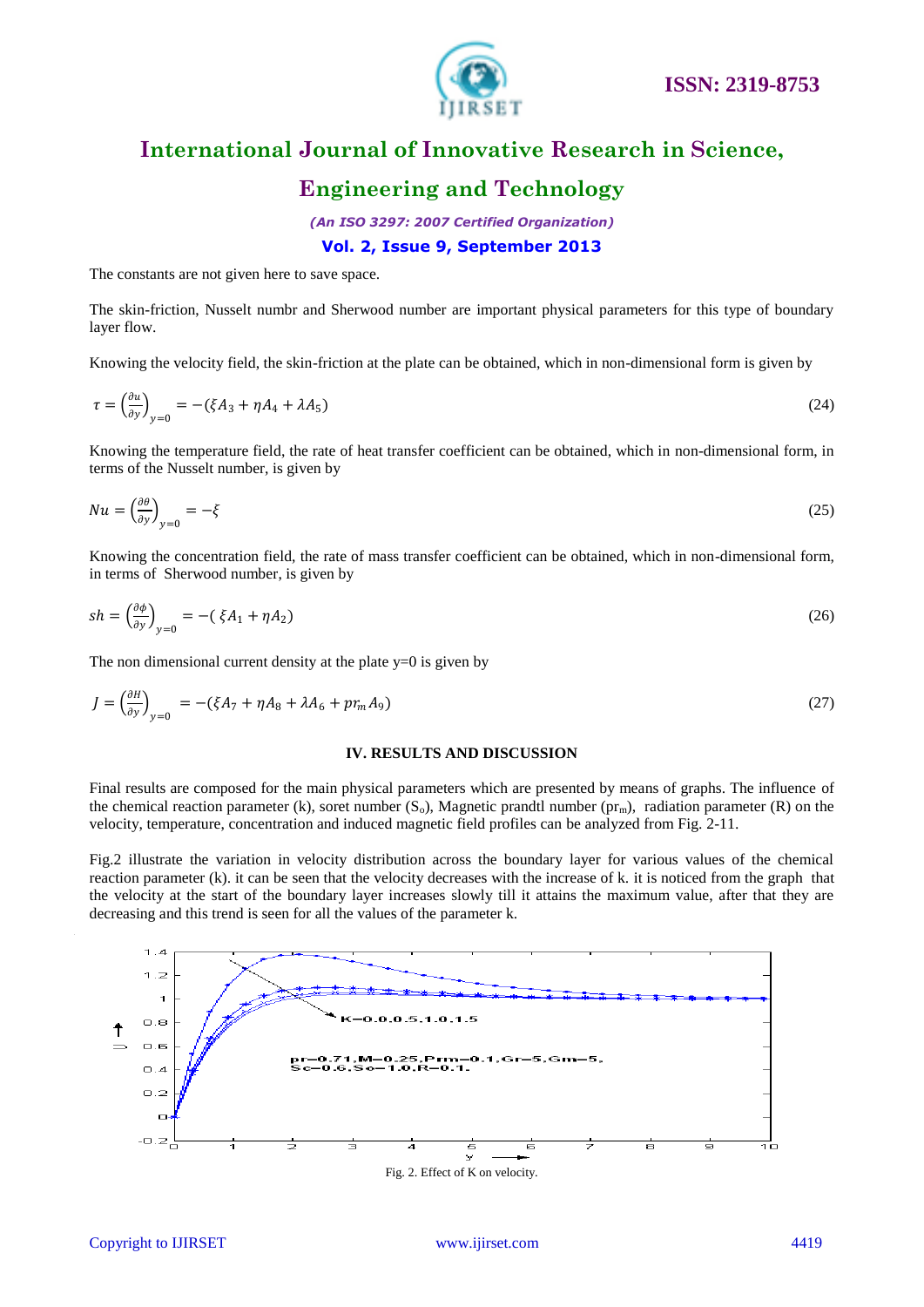

### **Engineering and Technology**

*(An ISO 3297: 2007 Certified Organization)* **Vol. 2, Issue 9, September 2013**



Fig.3. depicts the effect of soret number  $(S_0)$  on the fluid velocity and we observed as increase in the fluid velocity as soret number  $(S_0)$  increases. This is because an increase in the volumetric rate of generation increases the buoyancy force there y increasing fluid velocity. The effect of magnetic prandtl number  $(pr_m)$  on the velocity field is shown in Fig. 4. It is clear that an increase in  $pr_m$  causes an increase in velocity profile.



Fig. 5. Effect of R on temperature.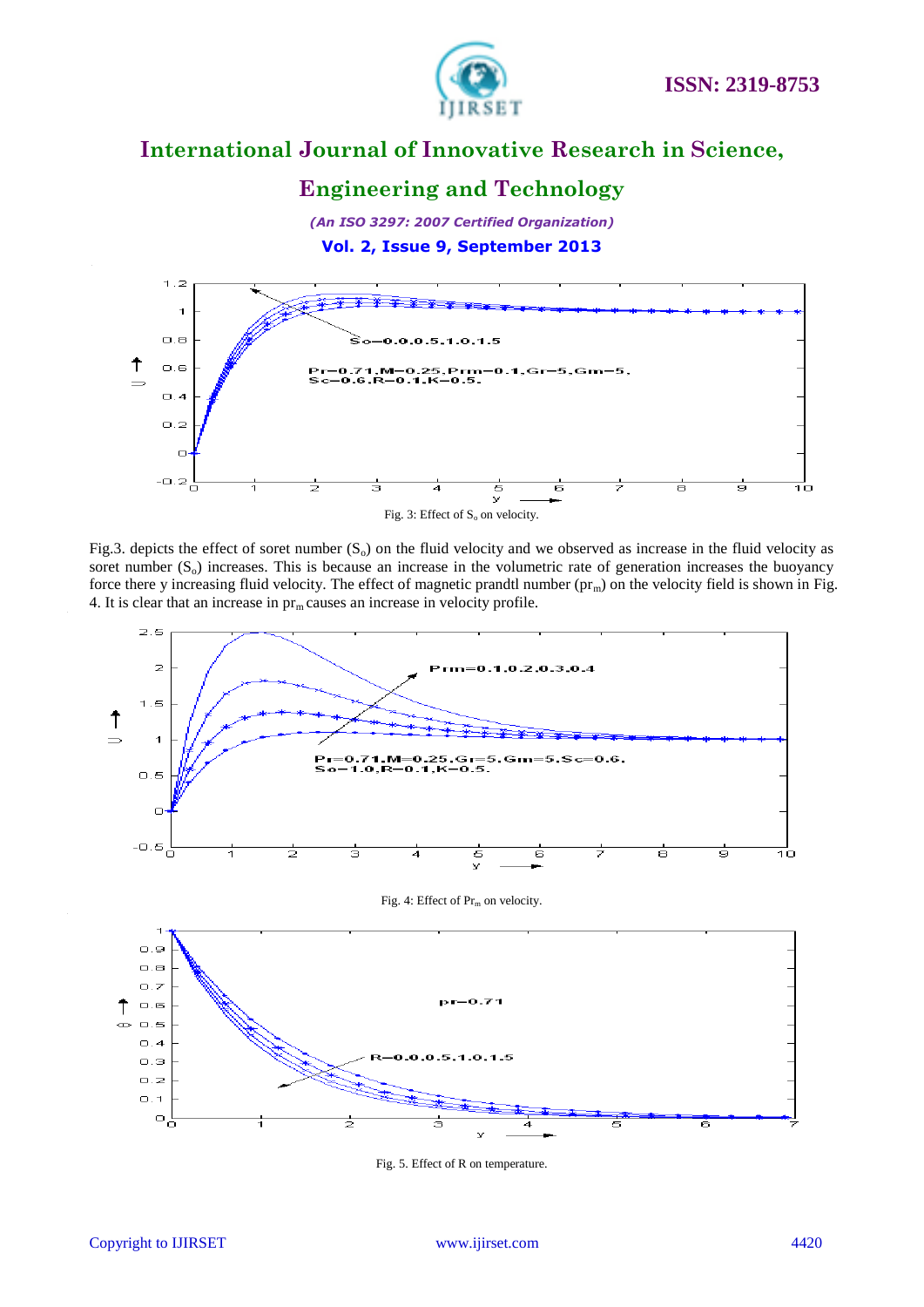

# **Engineering and Technology**

*(An ISO 3297: 2007 Certified Organization)*

### **Vol. 2, Issue 9, September 2013**

Fig. 5. show the effect of radiation parameter R on the temperature profile. A rise in R causes a significant fall in the temperature values from the highest value at the wall  $(y=0)$  across the boundary layer to the free stream. Thus, greater values of R corresponds to smaller radiation flux and the minimum temperature observed. Radiation thereby reduces the rate of energy transport to the fluid. The variation of temperature profile for different values if the prandtl number (pr) is shown in Fig.6. The results show that an increase of the prandtl number results in a decrease in the thermal boundary layer thickness and a more uniform temperature distribution across the boundary layer. The reason is that the smaller value of Pr are equivalent to increasing the thermal conductivities and therefore, heat is able to diffuse away from the heated surface more rapidly than for the larger values of Pr. Hence, the thicker the boundary layer is the slower the rate of heat transfer.



Fig. 8. Effect of  $S_0$  on concentration.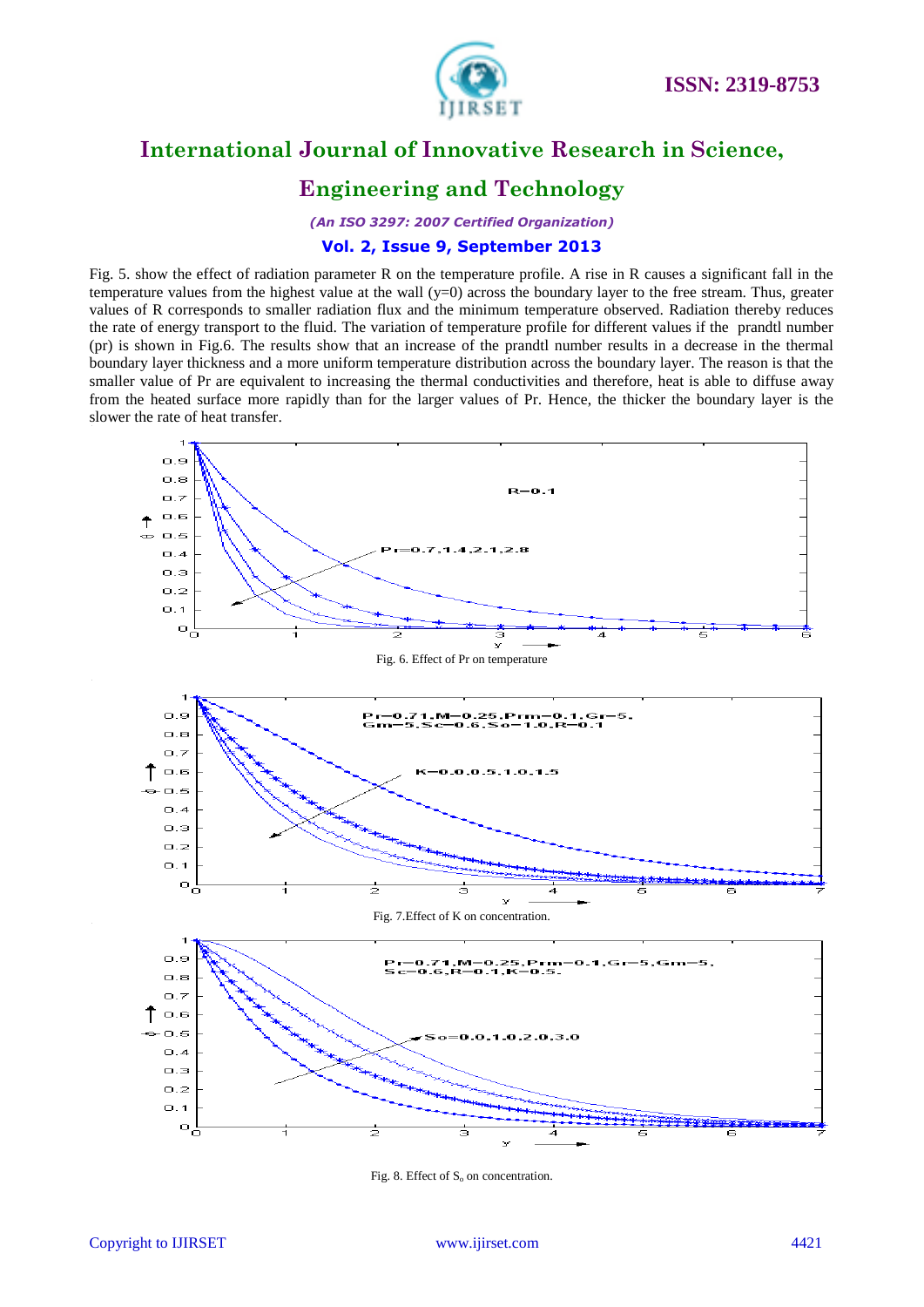

# **Engineering and Technology**

*(An ISO 3297: 2007 Certified Organization)*

### **Vol. 2, Issue 9, September 2013**

Fig.7.show the effect of chemical reaction parameter (K) on concentration profiles. It is noticed that species concentration and thermal boundary layer are decreasing, as the values of chemical reaction increasing. The influence of soret number  $(S_0)$  on the concentration of the fluid is seen in Fig. 8. In general it is noted that increase in soret number contributes to increase in concentration of the medium. The effect of magnetic prandtl number ( $Pr<sub>m</sub>$ ) on the induced magnetic field (H) is presented in the Fig.9. In this Fig. magnetic prandtl number  $(Pr_m)$  is set as less than unity, which implies that the magnetic diffusion rate exceeds the viscous diffusion rate. As such  $Pr_m$  increases, momentum diffusivity will be increased. Therefore, when  $Pr_m$  increases from 0.1 to 0.4, the induced magnetic field is found to increase absolutely in the boundary layer  $0 \le y \le 2.5$ , but this trend is opposite for the region  $2.5 \le y \le 10$ .



Fig. 11. Effect of K and  $S_0$  on skin friction.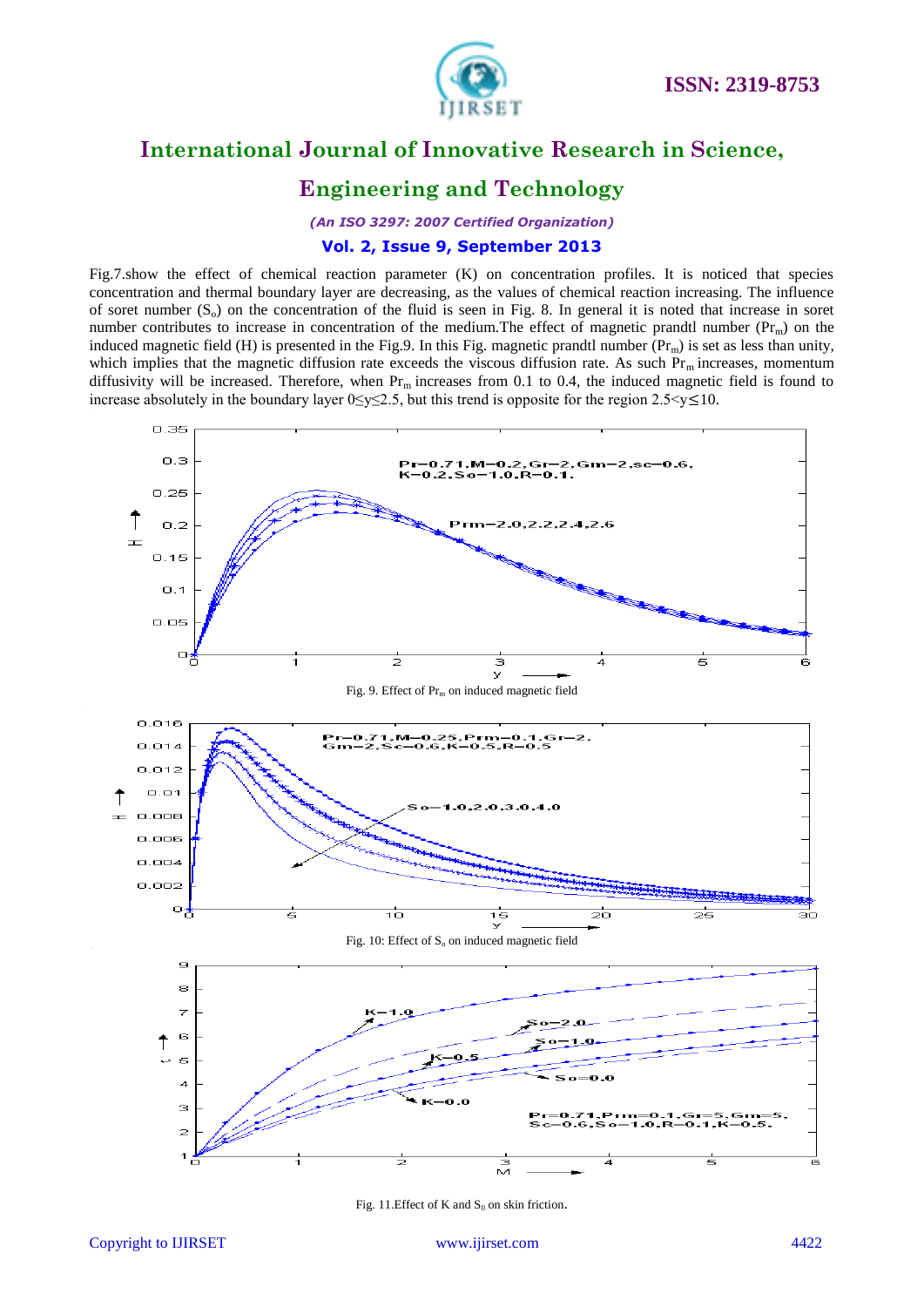

# **Engineering and Technology**

*(An ISO 3297: 2007 Certified Organization)*

### **Vol. 2, Issue 9, September 2013**

The effect of soret number  $(S_0)$  on the induced magnetic field is illustrated in Fig. 10. It is observed from the Fig. that, an increase in the soret number leads to a decrease in the induced magnetic field. The effect of chemical reaction parameter (K) and soret number (S<sub>o</sub>) on the skin friction ( $\tau$ ) against Hartmann number (M) has been presented in the Fig. 11. Investigation shows that, the skin friction increases in magnitude with the increase of both K as well as  $S_0$ .

Tables 1 and 2 represents a comparison of the numerical values of the velocity and induced magnetic field obtained in the present case with that of Sahin Ahmed [12] for different values of radiation parameter (*R*). It is clear that there is an excellent agreement.

TABLE I: COMPARISON OF THE VELOCITY (*U*) OF PRESENT CASE WITH THAT OF SAHIN AHMED [12] FOR DIFFERENT VALUES OF R, AND *y*=10, *M*=0.25, *Prm*=0.1, *Sc*=0.6, *K*=0.5, *Gr*=5.0, *Gm*=5.0, *Pr*=0.71, *SO*=1.0.

|      | Sahin Ahmed[12] |         |         | Present work |         |           |
|------|-----------------|---------|---------|--------------|---------|-----------|
|      | $R = 0.1$       | $R=0.8$ | $R=1.0$ | $R = 0.1$    | $R=0.8$ | $R = 1.0$ |
| 2.0  | 1.1302          | 1.0922  | 1.0861  | 1.0836       | 1.0368  | 1.0290    |
| 4.0  | 1.0901          | 1.0732  | 1.0707  | 1.0632       | 1.0398  | 1.0362    |
| 6.0  | 1.0324          | 1.0268  | 1.0261  | 1.0208       | 1.0122  | 1.0110    |
| 8.0  | 1.0101          | 1.0085  | 1.0083  | 1.0057       | 1.0030  | 1.0026    |
| 10.0 | 1.0030          | 1.0026  | 1.0025  | 1.0014       | 1.0006  | 1.0006    |

TABLE II: COMPARISON OF THE INDUCED MAGNETIC FIELD (*H*) OF PRESENT CASE WITH THAT OF SAHIN AHMED [12] FOR DIFFERENT VALUES OF *R,* AND *y*=10, *M*=0.25, *Prm*=0.1, *Sc*=0.6, *K*=0.5, *Gr*=5.0, *Gm*=5.0, *Pr*=0.71, *SO*=1.0.

|      | Sahin Ahmed[12] |         |           | Present work |         |         |
|------|-----------------|---------|-----------|--------------|---------|---------|
|      | $R=0.1$         | $R=0.8$ | $R = 1.0$ | $R=0.1$      | $R=0.8$ | $R=1.0$ |
| 2.0  | 0.0144          | 0.0150  | 0.0151    | 0.0151       | 0.0158  | 0.0159  |
| 4.0  | 0.0111          | 0.0121  | 0.0122    | 0.0123       | 0.0135  | 0.0137  |
| 6.0  | 0.0082          | 0.0092  | 0.0094    | 0.0096       | 0.0108  | 0.0111  |
| 8.0  | 0.0064          | 0.0073  | 0.0074    | 0.0077       | 0.0088  | 0.0090  |
| 10.0 | 0.0052          | 0.0059  | 0.0060    | 0.0062       | 0.0072  | 0.0073  |

#### **V.CONCLUSION**

An analysis of the two dimensional steady laminar mixed convective heat and mass transfer of a viscous incompressible electrically conducting fluid over a vertical porous plate is presented under the action of a transverse applied magnetic field. The thermo-diffusion ( Soret ) effect and chemical reaction is taken into consideration. The transformed system of non-linear, coupled, ordinary differential equations governing the problem were solved analytically by using perturbation technique. A comprehensive set of graphical results for the velocity, temperature, concentration and induced magnetic field is presented and their dependence on some physical parameters is discussed. The observations are:

- An increase in  $S$ <sup> $o$ </sup> (Soret number) leads to a decrease in the values of induced magnetic field. However, there is an increase in both the velocity and concentration with an increase in *So*.
- An increase in *K* (chemical reaction parameter) increases the induced magnetic field where as it decreases the velocity and concentration.
- Temperature decreases with an increase in the Prandtl number (*Pr*) or radiation parameter (*R*).
- An increase in Hartmann number (*M*) decreases the velocity but increases the induced magnetic field.
- Current density rises with the magnetic Prandtl number (*Prm*).
- The dimensionless skin-friction coefficient is found to increase with increasing values of *S<sup>o</sup>* or *K*.